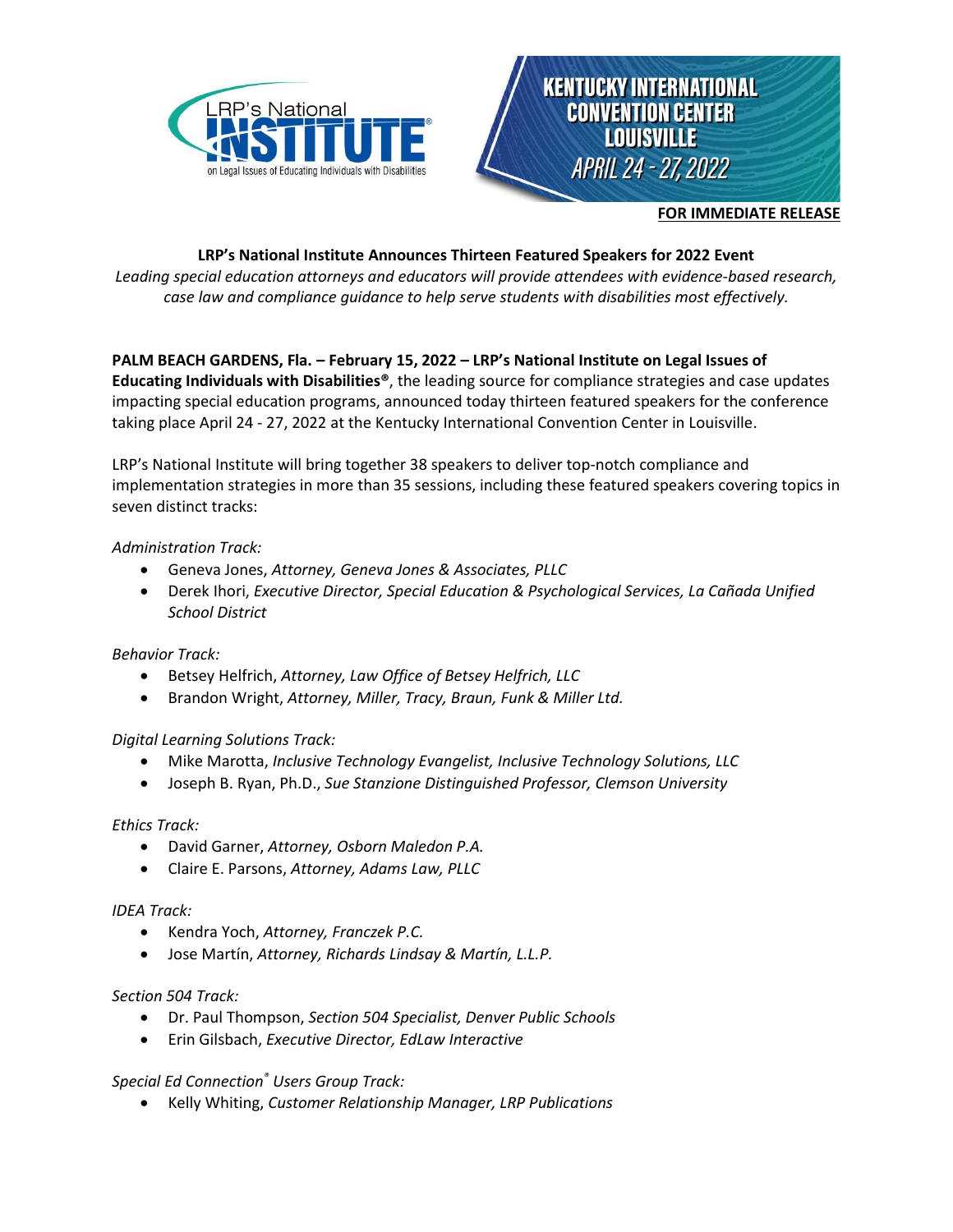Along with these featured speakers, the 2022 event will also include three captivating General Sessions from Jan Tomsky, *Partner, Fagen Friedman & Fulfrost, LLP*; Karen Haase, *Attorney, KSB School Law, PC, LLO;* and Henry Winkler, *Actor, Director, Producer,* New York Times *Best-Selling Author, and Philanthropist.*

"LRP's National Institute has created a comprehensive program featuring special education professionals from across the nation, including leading attorneys, behavior experts, forward-thinking assistive technology leaders and special education practitioners," said Julie J. Kline, Esq., Vice President of Education, LRP Media Group and Conference Chair. "We are looking forward to having this year's expert speakers provide top-notch compliance and implementation strategies in-person to the Institute community."

The Institute will also feature eight Pre- and Post-Conference Symposiums as well as an Expo Hall that will offer a unique opportunity for attendees to discover the latest innovations in classroom technologies and find new ways to improve students' learning outcomes.

Registration is now open for LRP's National Institute on Legal Issues of Educating Individuals with Disabilities. Professionals who register by February 25, 2022, can take advantage of **Early Bird Savings** and save \$150.00 off the on-site rate. For more information and to register visi[t www.LRPInstitute.com](http://www.lrpinstitute.com/) or call toll-free 1-800-727-1227.

###

#### **About LRP's National Institute on Legal Issues of Educating Individuals with Disabilities®**

LRP's National Institute on Legal Issues of Educating Individuals with Disabilities has been delivering the highest-quality professional development possible to special educators for over 40 years. With a robust program focusing on legal compliance and best practices, the National Institute provides the tools and resources needed for educators to make an impact in the lives of students, special education programs and their communities.

#### **About LRP Media Group**

LRP Media Group, founded in 1977 by Kenneth Kahn, is an innovative media giant serving millions of business and education professionals worldwide. Specializing in education administration, education law, education technology, federal employment, and human resources, LRP publishes thousands of books, pamphlets, newsletters, videos and online resources. The company also produces industryleading print and digital magazines for key decision-makers: *District Administration*® , *Human Resource Executive*® , *HRM Asia*, and *University Business*. Additionally, LRP annually delivers top-quality training and professional development to more than 80,000 professionals through its award-winning conferences and tradeshows in China, Singapore and the United States. LRP currently employs more than 500 professionals in its Connecticut, Florida, Pennsylvania, Singapore and Washington, D.C. offices. Headquartered in Palm Beach County since 1996, the company has more than \$70 million in annual revenue. For a complete list of LRP resources, eCourses and conferences, please visit [www.lrp.com.](http://www.lrp.com/)

**Media Contact:** Rennette Fortune